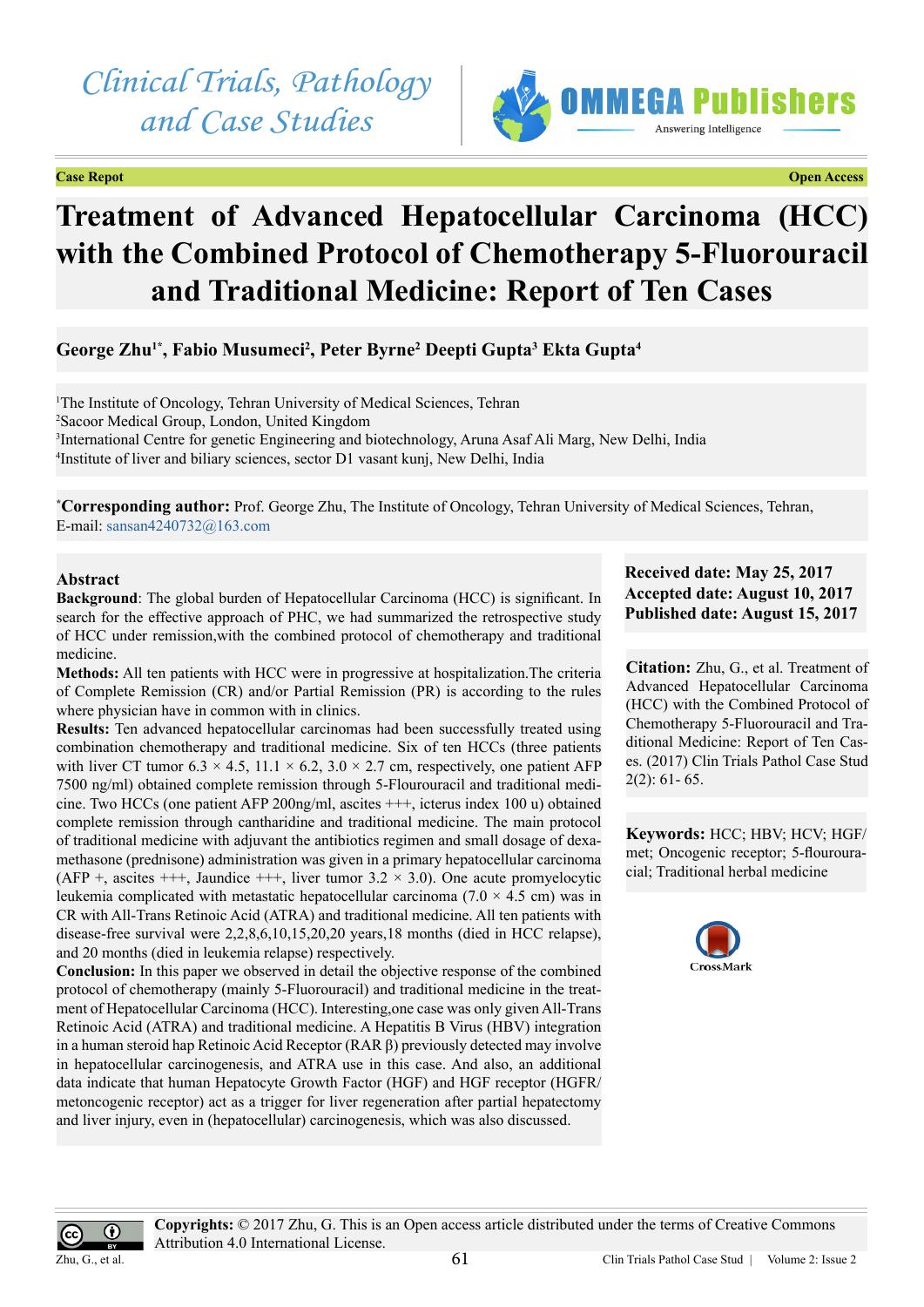

## **Introduction**

The global burden of Hepatocellular Carcinoma (HCC) is significant. As the fifth most common malignancy and the third leading cause of cancer-related deaths, a high mortality rate as high as  $70\%$ , in worldwide<sup>[\[1,2\]](#page-4-0)</sup>. In Japan's group, A 95.4% of mortality rate occurs within 1 year in 1114 cases of HCC in 1976, and in China the average survival time 4.2 months in 2141 cases of HCC, stage II, III according to statistics analysis. HCC occurs most frequently in the setting of chronic liver injury and cirrhosis. Geographic variation in incidence is primarily related to patterns of infection with hepatitis B and hepatitis C. Although the incidence of HCC in Western countries is on the rise due to the impact of hepatitis C, an approximately 80% of Hepatocellular Carcinoma (HCC) cases occur in developing countries especially in Asian countries related to endemic hepatitis  $B^{[3,4]}$  $B^{[3,4]}$  $B^{[3,4]}$ . An additional data indicate that human hepatocyte growth factor (HGF) and HGF receptor (HGFR/met oncogenic receptor) act as a trigger for liver regeneration after partial hepatectomy and liver injury (Nakamura, etal, 1987), even in carcinogenesis<sup>[5]</sup>.

As to the therapy of Primary Hepatocellular Carcinoma (PHC), a 15 - 50% of earlier patients with a five years of disease-free survival was achieved undergoing surgical operation. In clinical situation only 5.3% of patients who were belonged to the indication of hepatectomy whereas 90% of them was conclusively the protocol of chemotherapy. One of this approaches, traditional medicine occupied its important role in the field of hepatocellular carcinoma treatment. In search for the effective approach of PHC, we had summarized the retrospective study of HCC under remission, with the combined protocol of chemotherapy and traditional medicine.

## **Methods and Results**

All ten patients with HCC were in progressive at hospitalization. The criteria of Complete Remission (CR) and/or Partial Remission (PR) is according to the rules where physician have in common with in clinics. The detail results of ten patients described below.

#### **Case reports**

#### **Case 1**

A 52-year-old man was diagnosed as having Primary Hepatocellular Carcinoma (PHC), stage II in March 28, 1983 when he presented with both abdominal mass and abdominal pain for 2 months, complicated by progressive weakness, lethargy, weight loss and loss of appeptide. At admission an enlarged hardens and nodular liver was felt 9 cm below the right costal margin. Investigations included normal serum bilirubin, serum r - glutamyl transpeptidase (r-GT) 240 u, serum  $\alpha$  – fetoprotein (AFP) 7500 ng/ml, serum Alkaline Phosphatase (AKP) 16 u. Liver scan provided a diffuse infiltrate defect affecting both lobes of liver. Ascites negative. Treatment consisted of 500 mg of 5-Fluorouracil (5-Fu), 1 mg of Toyomycin, 1 mg of Vincristine (VCR) intravenously once a week. Partial Remission (PR) was obtained after 6 courses of the combination chemotherapy. In view of improvements in his general symptoms, a striking decrease in size of hepatomegaly, in comparison of the previous results on admission, receded to 3 cm below the right costal margin, and associated with further improvements of liver enzymes. Serum AFP was declined to 942 ng/ml. Serum r-GT 176 u. Serum AKP 8 u, and serum SGPT negative. The combination chemotherapy was continuous to be performed in September 1983 and in May 1984 respectively during the period of outpatient in addition to traditional medicine. On examination he presented a normal size of liver. Laboratory data that serum AFP was 50 ng/ ml,serum r-GT 60 u, and serum AKP 4.2 u. A CR (disease-free survival) with 2 years was achieved and recovery of his job again.

#### **Case 2**

 A 55-year-old man was admitted to hospital because of his PHC, stage II in November 18, 1976. An abdominal mass was slowly enlarged for 2 months, accompanied with abdominal pricking pain, abdominal distension, and further deteriorating followed by soft fluid diet. On examination showed that a palpable hepatomegaly (4 - 5 cm) associated with moderate harden and nodules in right upper abdominal quadrant. Abnormal liver enzyme presented serum AFP positive and serum r-GT 243 u. Liver scan demonstrated a filling defect. Ascites negative. 5-Flourouracil (5-Fu) at 1000 mg once a week was administered intravenously, with adjustment of traditional medicine. In February 2, 1977, investigations provided, following the courses of eight weeks, serum AFP negative and serum r-GT 100 u. Repeat liver scan indicated the complete resolution of the hepatic lesion. A CR (disease-free survival) with 8 years was achieved.

### **Case 3**

A 60-year-old man with PHC, stage III was admitted to hospital in July 25, 1979 because of abdominal distention and hemorrhagic ascites for 2 months, with a complaint of increasing whole body jaundice, loss of appeptide, nausea and vomiting one month duration. Grossness he developed generalized hepatocellular jaundice. The abdomen was markedly protuberant. On examination an enlarged, harden and regenerating nodular liver was felt 4 - 6 cm below the right costal margin,and associated with the elevation of liver enzyme. Laboratory data showed serum icterus index 100 u, serum van den Bergh test (direct and indirect) positive, serum AFP 200 ng/ml, serum AKP 134 u, and serum r-GT 16.2 u. Ascites positive. Treatment consisted of 16 mg of (Demethyl) cantharidine daily added in 5% of saline solution infusion. Total dosage of cantharidine 1872 mg. A disappearance of ascites and jaundice was noticed. Laboratory data showed serum icterus index 12 u, serum van den Bergh test weak positive, serum AFP negative, serum AKP 27 u,and serum r-GT 5.4 u. He was discharged on October 6,1979 and, as an outpatient, continued to undergoing the maintance therapy of traditional medicine.

In May 10, 1983, physical examination revealed a moderate harden and receded liver to 2.5 cm in the comparison of her admission. The remainder of liver enzyme performed serum r-GT 13 u, serum AKP 2 u, and serum AFP  $\leq 50$  ng/ml (negative). In the following years the patient with 6 years of disease-free survival remained well.

## **Case 4**

A 37-year-old women was admitted to hospital because of her PHC, stage III in September 28, 1974. In clinical manifestation she developed an intermittent fever and right upper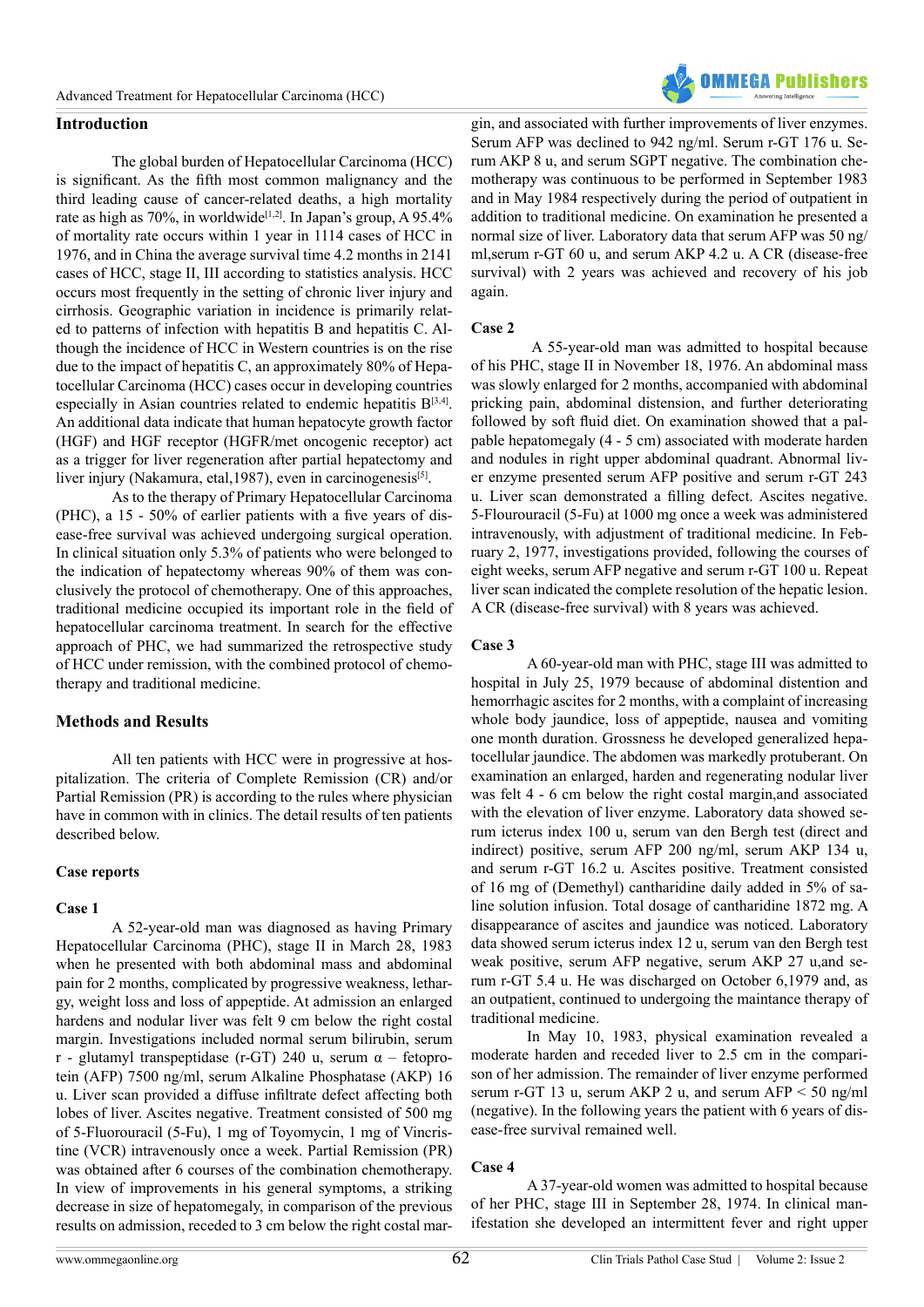

quadrant tenderness. Prior to 40 days on admission there was histologically evidence of multiple subcutaneous metastatic nodules due to PHC in the lower of her left abdomen. About ten small nodules ( $1.5 \times 1$  cm, each pea size) were scattered through the subcutaneous of the chest and abdomen lesion. An enlarged (4 cm) and moderate harden liver was palpable in the right costal margin. Liver scan revealed a filling defect in the right liver lobe. She started on the therapeutical approach of a seven days course of 5-Fu at 1500 mg/day added in 1000 ml of 5% saline solution intravenously. After two courses of treatment, then a 1500 mg of 5-Fu was administered intravenously once a week, with adjustment of traditional medicine. Three months later her fever was recovered to normal temperature, and associated with complete disappearance of subcutaneous metastatic nodules. Repeated liver scan revealed a striking decrease in her liver defect. Another 1000 mg of 5-Fu infusion once a week associated with traditional medicine, which was repeatedly performed for three months. At the same period she took 0.25 mg t.i.d of cantharidine orally. Six months later liver scan showed almost resolution of hepatic lesion. In June 5, 1976, repeated liver scan presented available that right liver lobe defect was no longer seen, and continued on an outpatient basis. A 10-years of follow up she was well.

#### **Case 5**

A 26-year-old man was admitted into hospital because of the second relapse of his metastatic Hepatocellular Carcinoma (HCC), stage III in December 28, 1997. A naked mass with  $6.3 \times 4.5$  cm was palpable in his upper abdomen, with the chief complaint of abdominal distention and the attack of abdominal pain. At admission on B ultrasound examination at second relapse showed a  $6.2 \times 4.0$  cm liver nodular mass, with a  $3 \times 5$ cm metastatic mass in his right breast. He had the operation of ascend colon cancer in abdomen one year ago. On CT examination and on B ultrasound examination at first relapse consistently showed a  $3 \times 4$  cm liver mass and peritoneum posterior metastasis: $4.0 \times 4.5$ ,  $3.0 \times 2.0$  cm. A CR was obtained under intensive time sequential chemotherapy. A protocol of 5-Fu 1000 - 1500 mg/day infusion with other VCR, CTX and MMC drugs, and with the combination of traditional plant herbs. A disease-free survivor with 20 years was achieved. He had a history of cerebral infarction.

#### **Case 6**

A 30-year-old man was admitted into hospital because of his Primary Hepatocellular Carcinoma (PHC), stage III in April 18,1997 when he was suffered from symptoms of intensive abdominal pain with distended abdomen. On B ultrasound and CT examination consistently showed a roundish mass of 11.1  $\times$ 6.2 cm and within mass many small nodules seen in colar structure in the right posterior lobular of his liver. A CR was obtained after intensive time sequential chemotherapy. A protocol of the continuous infusion of 1500 mg/day 5-Fu with other VCR, CTX and MMC drugs, and the addition of traditional medicine. In the follow up, he was remained well with a 20 years of disease-free survivor and was in recovery of his job again.

#### **Case 7**

A 39-year-old man was diagnosed as suspicion of earlier stage of PHC in May 12, 2002 when he had the symptoms of progressive weakness, facial jaundice, and moderate distended

abdomen after eaten. Laboratory data showed serum total bilirubin 31.7 umol/L (control 4 - 23.9 umol/L), indirect bilirubin 28.6 umol/L (control 2.56 - 20.9 umol/L), serum HBsAg (+), serum HbeAb (+), serum HBcAb (+), serum AFP slightly increased from 1.9 ng/ml in 1996 to 8.7 ng/ml in January 2002 (control 0 - 8.1 ng/ml). Immune index: CD4 27 (41  $\pm$  5 %), CD8 26 (22)  $\pm$  6%), CD4/CD8 1.0. He had a past history of jaundice (viral) hepatitis in 1993, and cholecystectomy due to cholesterol polyp of bile in April, 2002. He was given the combination therapy of cantharidine capsule with traditional medicine, with immune adjuvant injection of p-transfer factor, BCG drugs. Three months later, in view of improvements in his general symptoms, serum bilirubin was declined to normal, serum AFP was declined to 2.05 ng/ml. Liver scan showed a normal size of liver. 15-years of follow up he remained well.

## **Case 8**

A 47-year-old man with Primary Hepatocellular Carcinoma (PHC), stage III was admitted to hospital in June 4, 2003 because of abdominal sharp pain, abdominal distention, accompanied with hemorrhagic ascites for 20 days, with a chief complaint of increasing whole body jaundice, icterus urine, loss of appeptide, nausea and vomiting ten days duration. Grossness he developed generalized hepatocellular jaundice. The abdomen was moderately protuberant. On B ultrasound examination revealed a mass  $3.2 \times 3.0$  cm in right anterior lobular of his liver, accompanied with liver cirrhosis and ascites. Abnormal liver enzyme presented serum AFP positive. Treatment was given the main protocol of traditional medicine with adjuvant the empiric antibiotics regimen and dexamethasone administration. With relief symptoms of abdominal pain, icterus was disappearance. In the following days the abdominal distention with much ascites relapsed due to the stop of traditional medicine. CR can be obtained through other traditional medicine. He was a survivor of 18 months.

#### **Case 9**

A 31-year-old man who entered hospital in October 16, 2003 because of fever, irritability and pallor 15 days duration. Physical examination revealed marked pallor, hepatosplenomaly. Persistent fever reached to 39.5°C, Chest X-ray showed small amount of hydrothorax. Liver CT scan demonstrated an elliptical mass of  $7.0 \times 4.5$  cm which was considered to secondary hepatocellular carcinoma(HCC). AFP negative. Hemoglobin concentration was 53 g/L. leukocyte count  $3.4 \times 10^9$ /L with 20 per cent promyelocytes. The platelet count was  $2.4 \times 10^9$ /L. Bone marrow aspiration revealed normal cellularity. Approximately 77% of marrow cells were promyelocytes. The diagnosis of Acute Promyelocytic Leukemia (APL) complicated with hepatoma was made. Treatment consisted of 80 mg per day of All-Trans Retinoic Acid (ATRA) in conjunction with traditional medicine. Chemotherapy homoharringtonine 1mg intravenously per day for 5 days. After one month of therapy, he obtained Complete Remission (CR) of APL. He was continuous to the maintance treatment of traditional medicine for three months. The liver scan showed the disappearance of hepatic tumor. The patient died in a relapse of APL with 94% of promyelocytes (with over-expression of oncogenic pml/RAR  $\alpha$  fusion) in bone marrow aspiration in June 5, 2005, and the patient was resistant with 80 mg/day of ATRA within 7 days, but no tumor could be demonstrated in the liver at repeat liver scan.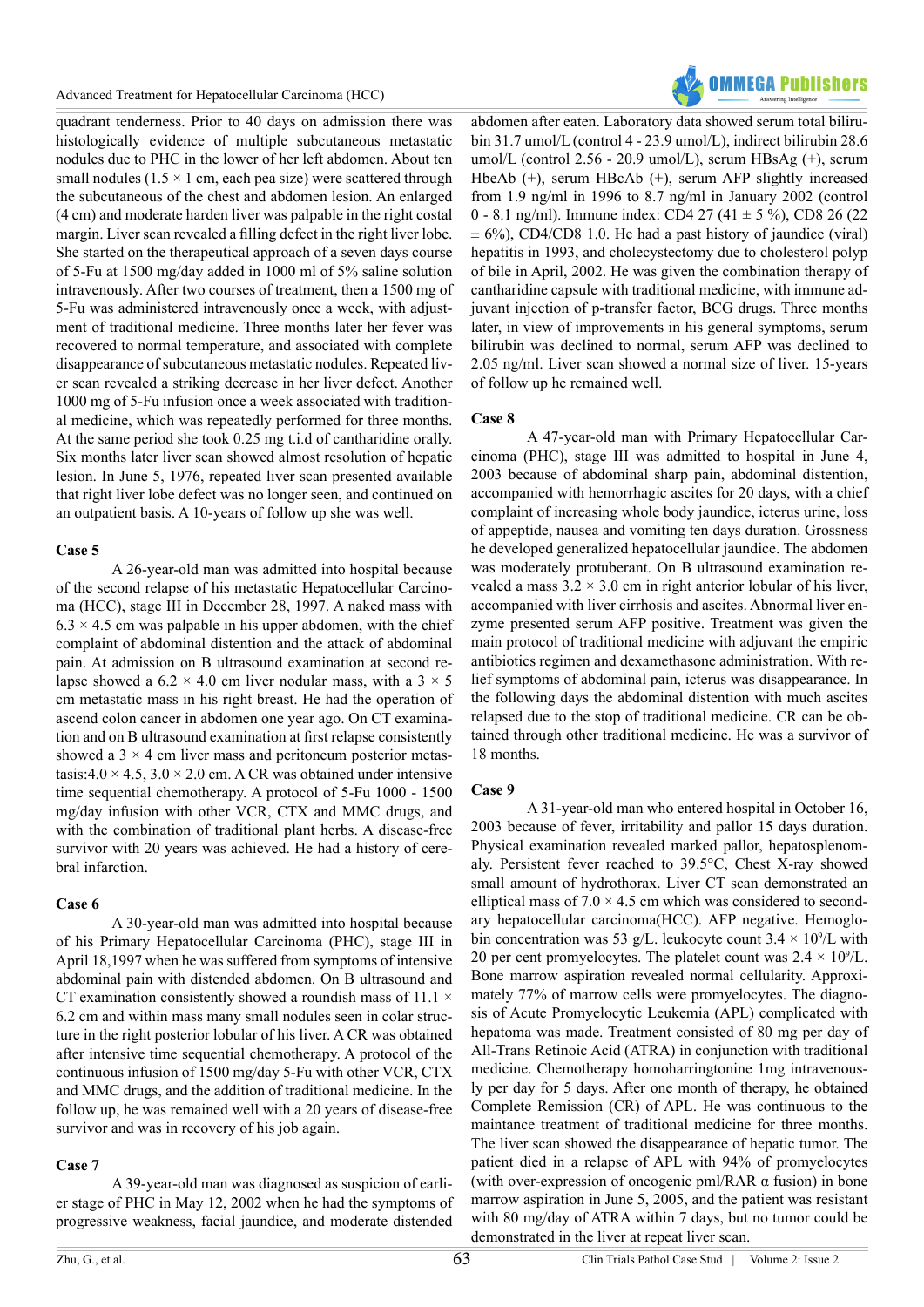

#### **Case 10**

A 47-year-old woman was diagnosed as having metastatic Hepatocellular Carcinoma (HCC) in July 16, 2010 when she presented with both a marked abdominal distention and an abdominal sharp pain for 10 days, accompanied with loss of appeptide. Abdominal sonography showed a  $3.0 \times 2.7$  cm liver tumor. The patient also had a history of ovarian cancer. Ascites positive PR was obtained after 5-Fluorouracil injection 0.25 g / day  $\times$  total 5 bottles, Tegafur (fluorouracil) tablets (600 #) and traditional medicine for one month. On repeat liver scan showed a necrosis focus within liver tumor. Liver mass was receded to  $2.3 \times 2.2$  cm. She was given on tap ascites relapse from the abdomen and two combination chemotherapy drugs, cisplatin and paclitaxel, a standard treatment for her advanced ovarian cancer<sup>[6]</sup> (4.7  $\times$  3.7 cm) in April, 2011 in other hospital. During follow up,she was over two years survivor.

#### **Discussion**

In earlier 1975 in china there was statistically investigation that ten percent of 700 liver cancers (HCC) the survival time was over one year with cantharidine. In 1981 Professor Yang BH in shanghai oncology conducted 1 year survival rate 35.4%, and 5 years survival rate 16.7% with combination chemotherapy and traditional medicine in middle and late stage HCC. Among unresectable HCC, none was over 5 years survivors, and 1 year survival rate 9.7%, with only chemotherapy. In this paper we observed in detail the objective response of the combined protocol of chemotherapy (mainly 5-Flourouracil, 5-Fu[\)\[7-9\]](#page-4-4) and traditional medicine in the treatment of Hepatocellular Carcinoma(HCC). As to our strong impression, a higher dosage of combination chemotherapy in conjunction with traditional medicine was beneficial to effectively killing malignant cells of HCC. Two primary Hepatocellular Carcinoma (HCC) had Complete Response (CR) with only cantharidine or/and traditional medicine. Another, Professor Yu erxin (unpublish data) had successfully conducted one complete remission with 5 years of advanced PHC with the combination of prolonged administration of Thiophosphoramide (TSPA) 10 mg, intramuscle injection, 2-3/week, and traditional medicine. Moreover, an exploring area of research in the approach (activated LAK cells/ natural IL-2) of PHC therapy remains to be under investigation.

Interesting in case 9 was only given All-Trans Retinoic Acid (ATRA) and traditional medicine. like translocated retinoic acid receptor  $\alpha$  in leukemogenesis of acute promyelocytic leukemia[\[10-14\]](#page-4-5) previously isolated from a human hepatocellular carcinoma a Hepatitis B Virus (HBV) integration in a 147-bp cellular DNA fragment, later named hap in liver, which may relate to the hepatocellular carcinogenesis. Six out of seven hepatoma and hepatoma derived cell-lines express a 2.5 kb hap  $mRNA^{[14]}$  $mRNA^{[14]}$  $mRNA^{[14]}$ . And assignment of the human hap retinoic acid receptor RARb to chromosome 3[\[15\].](#page-4-7) Moreover, It has been demonstrated that the RAR β gene has been shown to be rearranged as a result of insertion of HBV sequences<sup>[14]</sup>, and is autoregulated by Retinoic Acid (RA) as RAR β mRNAs increases 10-50-fold in RA-treat-ed hepatoma cell-lines<sup>[\[16\]](#page-4-8)</sup>. *In vitro* the growth of SMMC - 7721 HCC line was markedly inhibited when culture in 10 u mol/L 13-cis-RA and all-trans-RA. Morphology of cell treated with RA reversed to normal phenotypes, and the inhibition of α -fetoprotein (AFP) synthesis and r-GT activity<sup>[17]</sup>. The involvement of

hap retinoic acid receptor (RAR β) may explain why the disappearance of malignant hepatic tumor was obtained through the use of ATRA agent in this case. In addition, the diagnosis of liver cancer can be made through a variety of imaging methods such as ultrasound, CT, MRI, radionuclide scanning. Especially, the Digital Subtraction Thergiography (DSA) of liver artery including Long Time Low Rate Angiography (LTLRA)[\[18\]](#page-4-10) is considered more useful in raising the detecting ratio of sub-clinical liver cancer and the smaller tumors gain perfect coloration (the smallest lesion diameter 0.3 cm). Moreover, the DSA of liver also help to get a better understanding of hepatic vascular anatomy and lesion's artery blood supply. Therefore, LTLRA is of great value in detecting the small lesion of liver cancer. In this study, we experienced that a CR was a pivotal influencing factor in those longest survival patients, and traditional medicine was also recommended.

**Acknowledgements**: Note added in proof. Dr. George Zhu thanks and cherishes the memory of Professor Yang BY for providing his previous data (case 1 to 4) in preparation of this manuscript. We also thank Mr. Fabio Musumeci, Research Executive, and Mr. Peter Byrne for their critical comments.